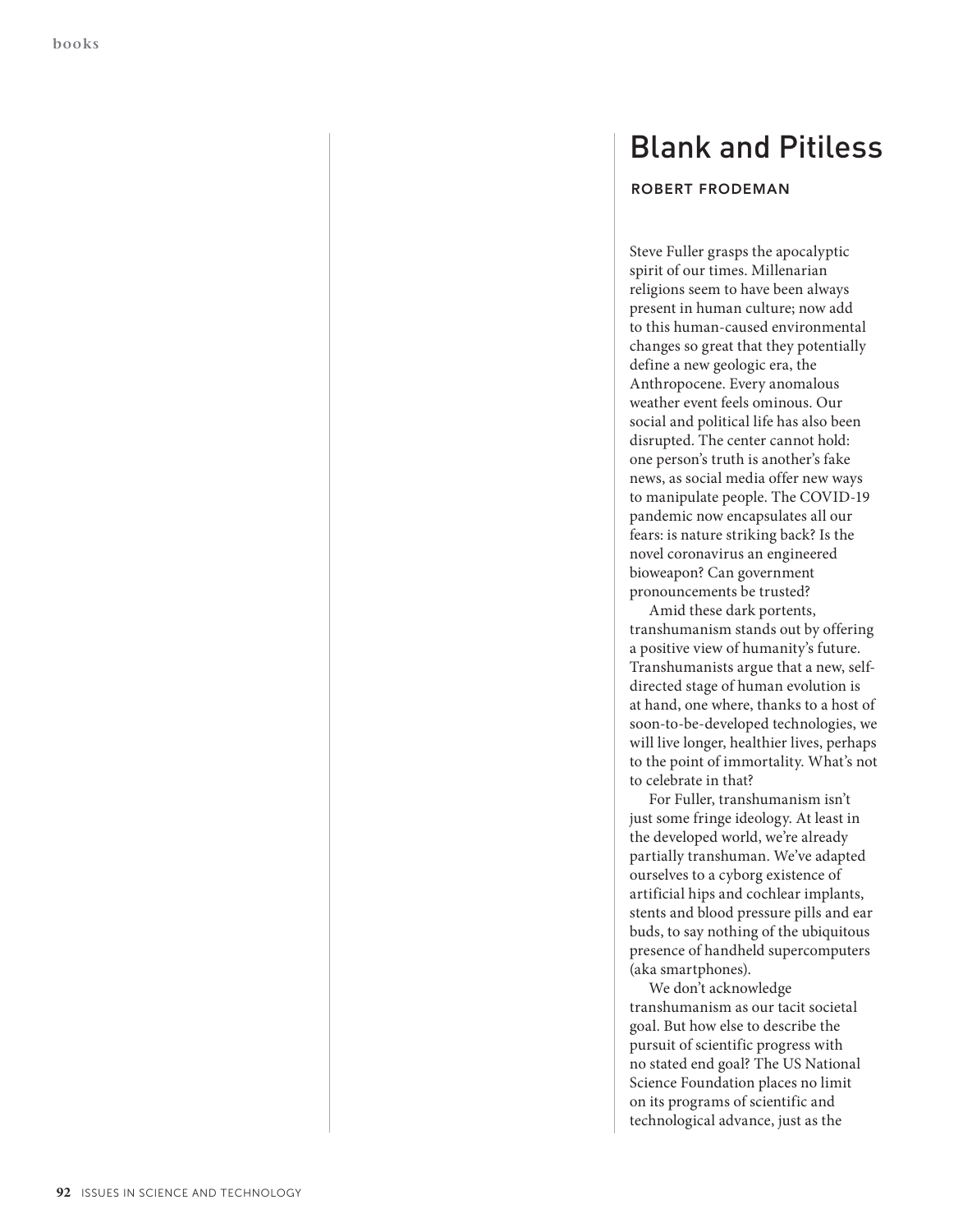National Institutes of Health seeks to overcome every human illness. In some quarters, aging is itself being redefined as a disease. This is deification on the installment plan: transhumanists simply make our trajectory explicit.

The virtue of Fuller's *Nietzschean Meditations* is that it draws out the philosophical implications of where we're headed. Across a series of works Fuller has made himself into the leading philosopher of transhumanism. *Nietzschean Meditations* is his most thorough account to date, a wide-ranging philosophical exploration of what he hopes will be our transhuman future.

Fuller is agnostic about which of two versions of transhumanism should be pursued—the improvement of our simian form, where we would live markedly longer and healthier lives, or the entire transcendence of our carbon-based physicality into a form of artificial intelligence. These differing views are represented, respectively, by the gerontologist and author Aubrey de Grey's indefinite life extension project and the futurist Ray Kurzweil's belief in a coming "singularity" where an individual's consciousness will be uploaded into a super-powerful computer. For Fuller either one will do, as long as the goal of theosis (the divinization of humankind) remains the goal.

Fuller's deepest commitments are theological in nature. But the book has many parts: it's at once a heterodox Christian theology, a philosophy of nature, a paean to technological progress, and a rethinking of the economics of death. He begins with an account of Friedrich Nietzsche's *Thus Spoke Zarathustra* (1883), which Fuller sees as announcing the inevitability of the transhumanist project. Nietzsche's proclamation that "God is dead" (in his *Gay Science*) requires the creation of a new set of values where humans become godlike via their own efforts. Science and technology become the



**Nietzschean Meditations: Untimely Thoughts at the Dawn of the Transhuman Era** *by Steve Fuller. Basel, Switzerland: Schwabe Verlag, 2019, 240 pp.*

means for realizing goals—everlasting life, for one—that traditionally have been the domain of religion. "Science does not eliminate religion but replaces it," Fuller writes, "and maybe even redeems its promises."

The Nietzsche references, however, are only scene setting. ("This is not a book about Nietzsche; it is a book for Nietzsche.") Fuller defines transhumanism as consisting of "the indefinite projection of those qualities that most clearly distinguish humans from other natural beings." He does not define what those qualities are, which speaks volumes, for there is only one area where animals can't match humans: our skill at manipulating the world via science and technology.

This definition of what makes us human—that we are *Homo faber*, the toolmaker—typifies the entire transhumanist movement. Transhumanists define human beings in terms of our abilities for manipulation

and computation rather than by, for example, the compassion and solidarity that we show for one another. Rather than trying to increase our honesty, empathy, or kindness, transhumanists focus on questions of human cognitive and technological enhancement. The theosis that Fuller is interested in references a god who is all-knowing and all-manipulating rather than all-caring.

Defining humans in terms of *Homo faber* raises two problems. First, it oversells the upside and underestimates the dangers of continued technoscientific development. Second, it sums up a philosophical anthropology that fails to account for essential aspects of human experience. Altogether, transhumanism ignores the real issue that lies before us: whether the idea of progress that Western culture has been operating with since the Enlightenment still makes sense.

Fuller has a practiced reply to the first of these points, via his argument for what he and others call the "proactionary principle." If the precautionary principle argues that you should look before you leap, proactionaries advocate leaping into the technological unknown and hoping for the best, in the confidence that we can clean up any mess that results. In Fuller's view, this is how humanity has always progressed. Sure, this thinking goes, the industrial revolution harmed large numbers of people, but in hindsight we can all agree that it was worth it.

Count me dubious on this point. There's a hint of Whiggish history here, where past events both good and bad are necessary preludes to our glorious present. There's also a willful naiveté: it's unlikely that the workers whose lives were sacrificed to what the poet and artist William Blake characterized as "dark Satanic Mills" would have agreed to their martyrdom for the pleasure of future generations.

But more to the point, Fuller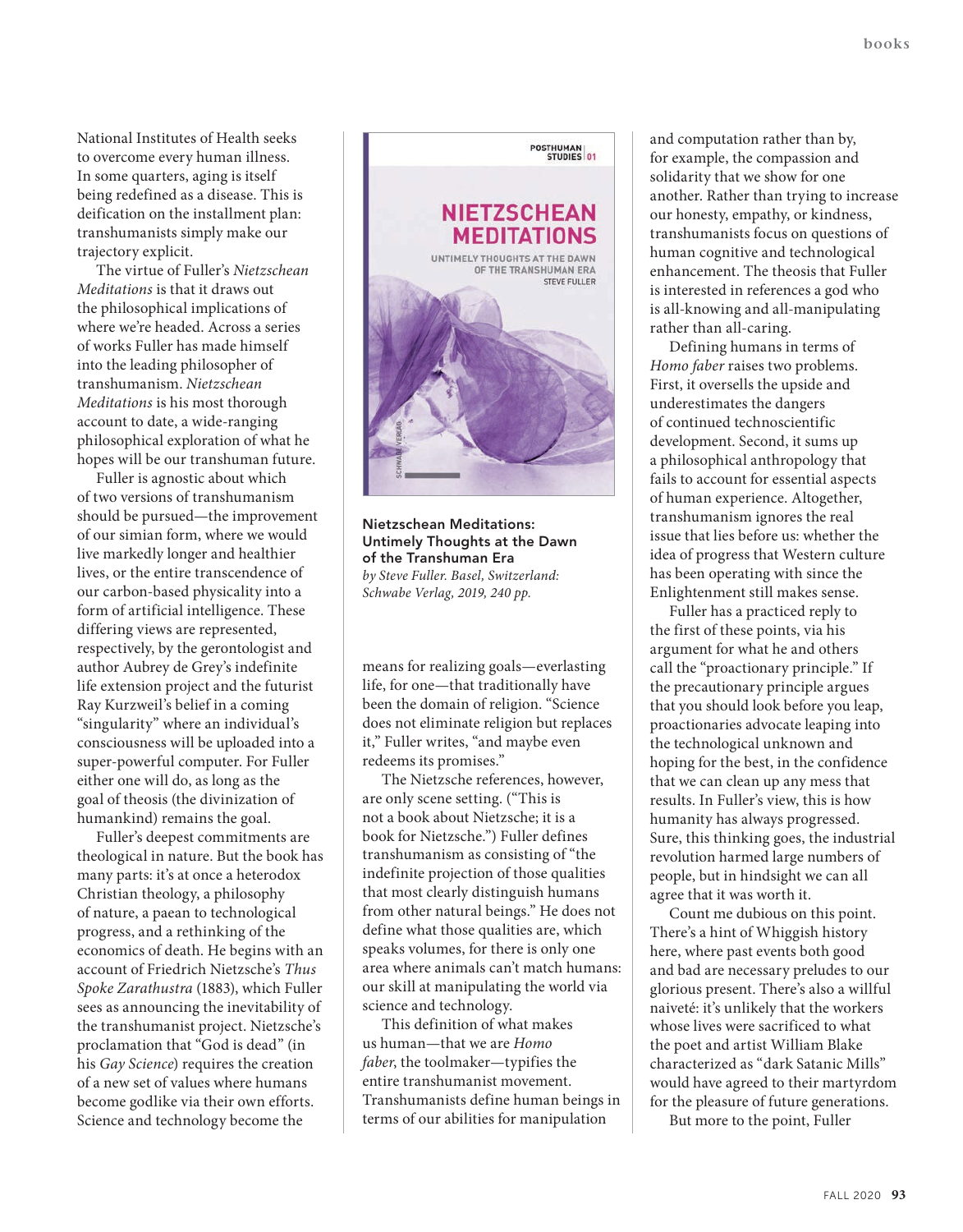ignores the differences in scale that characterize today's developments in technology. The creation of the atom bomb marked a turning point: our technologies could now destroy humanity. Since then our technologies have continued to grow ever more powerful. Fuller doesn't take seriously the possibility of a "gray goo" scenario where the losses involved—say, the extermination of humanity by a colorless ooze of self-replicating nanomachines that consume all of the earth's biomass—trump any possible benefit further down the road.

In part this reflects Fuller's Olympian attitude toward suffering. It's a curious position for someone who holds the Auguste Comte Chair in Social Epistemology in the Department of Sociology at the University of Warwick. As a nineteenth century philosopher of science, Comte paid close attention to the social dimensions of scientific advance; you might expect that Fuller would pay greater heed to the untoward aspects of technological advance.

Take an obvious example: the despair and anger that many Americans feel at having been left in the wake of technological progress can be connected to both the 65,000 annual fatalities from opioid overdoses and the election of Donald Trump as president. Fuller's account is at points brilliant, but it operates on a theoretical level soaring far above our tumultuous social scene. Fuller is comfortable with the German philosopher G. W. F. Hegel's description of history as a slaughter bench, but it's not his ox that's getting gored.

Fuller's argument passes over the possible real-world consequences of transhumanist advances. He says nothing about the potential financial costs of human enhancement or related concerns that these augmentations could be restricted to the rich. Nor does he discuss what type of political mechanisms might be needed if augmented humans are to be kept from

dominating the "normals." Nor does he include any account of how society would deal with the threat of massive population growth, or restrictions on having children, or the lack of workplace turnover as people stay in jobs into their second century.

To my mind, however, it's the second problem facing the transhumanists that is the decisive one. Fuller and transhumanists view human limitations as solely a matter of weaknesses to be eliminated. They do not appreciate that our limitations and frailties are a central part of what it means to be human. The German philosopher Martin Heidegger made the point nearly a century ago in *Being and Time* (1927): to be human is to care for things, and to be cared for in turn. But it is impossible to care for things that are immortal. In such cases the idea of care becomes a category mistake: immortals take care of themselves. Similarly, solidarity and political action come not only from shared interests but also from a shared sense of vulnerability, where we must prop each other up through rough or dangerous times.

This point fatally undermines the transhumanist project. Transhumanism may fail, perhaps catastrophically so (i.e., the gray goo scenario), but its success would be equally dire. Even the lesser goals of transhumanism—doubling our life span, connecting our brains to the internet—would take us into unknowable territory. A successful transhumanism would mean the end of humanity, since whatever creature that resulted would no longer be recognizably human; no matter what we might gain, we would lose ourselves.

To be human is to be caught in and limited by—a web of relationships across the generations. The rhythms of life would be disrupted if our elders lived a life of perpetual youth and refused to exit the stage. To be human is to possess only a finite

amount of knowledge and skill; if all of humanity's knowledge is instantly accessible to each of us, our existence becomes unrecognizable—closer to *Star Trek*'s hive-minded Borg than individual *Homo sapiens*.

Our ultimate limitation is death. Although Fuller doesn't confront Heidegger's arguments directly, some of his most interesting reflections concern how the character of death changes under a transhumanist regime. Fuller's term for these changes is *necronomics*—the economics of death. Transhumanist advances may make it possible to speak of the reincarnation of the self, as a person is fitted with a new or improved body. (It's questionable whether being uploaded into a computer would count as reincarnation, since in that case there's nothing fleshly.) Fuller argues that transhumanism would make our death a matter of choice, and in that sense make it an economic decision, as we weigh how to make our death into a statement affirming our life.

Fuller's book raises provocative questions, but not all of them are ones that he means to highlight. If we are on a trajectory toward a transhumanist future, perhaps it's time to question that path. Kurzweil, the paradigmatic transhumanist, is an accelerationist who foresees science and technology continuing to grow at exponential rates. But shouldn't we be thinking about decelerating technological advance to give us a chance to better integrate its changes into our lives?

Although we're habituated to the idea of endless scientific progress, it's possible that humanity is approaching the point where science and technology have completed the bulk of their work. Perhaps it's time to move on to other challenges, to tasks that have been earlier set aside as hopeless. Our energies have gone into technical rather than humanistic achievements. What if we were to put